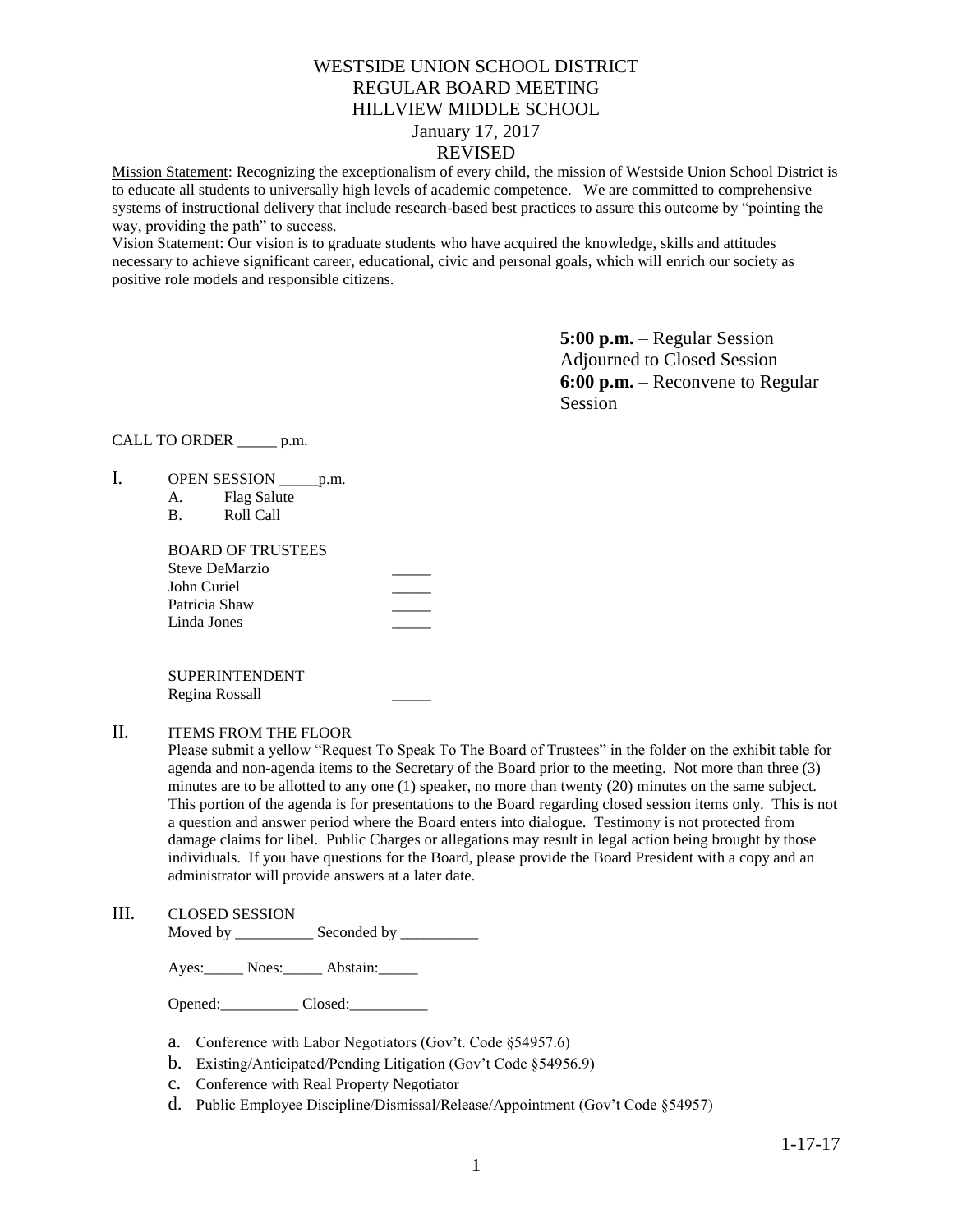- e. Pupil Personnel (Ed Code 35146 and 48918)
- IV. RECONVENE TO OPEN SESSION AT \_\_\_\_\_\_\_\_\_\_ p.m.
- V. REPORT OF CLOSED SESSION ACTION
- VI. INTRODUCTION OF BOARD CANDIDATES
- VII. PRESENTATIONS
	- A. CSBA Delegate Assembly John Curiel
	- B. 2015-16 Audited Financial Statement
	- C. FPM Report Marguerite Johnson

#### VIII. HEARING SESSION/STAFF REPORTS

- A. Board Comments
- B. Staff Reports
	- 1. Assistant Superintendent Administrative Services
	- 2. Assistant Superintendent Educational Services
	- 3. Deputy Superintendent
	- 4. Superintendent
- IX. PERSONAL APPEARANCES
	- A. Westside Union Teachers Association Representatives
	- B. California School Employees Association Representatives
	- C. Parent Teacher Association Representatives
	- D. West Antelope Valley Educational Foundation Representatives
- X. RECESS
- XI. RECONVENE OPEN SESSION at \_\_\_\_\_\_\_\_ p.m.

# XII. ITEMS FROM THE FLOOR

Please submit a yellow "Request To Speak To The Board of Trustees" in the folder on the exhibit table for agenda and non-agenda items to the Secretary of the Board prior to the meeting. Not more than three (3) minutes are to be allotted to any one (1) speaker, no more than twenty (20) minutes on the same subject. This is not a question and answer period where the Board enters into dialogue. Testimony is not protected from damage claims for libel. Public Charges or allegations may result in legal action being brought by those individuals. If you have questions for the Board, please provide the Board President with a copy and an administrator will provide answers at a later date.

### XIII. PUBLIC HEARING

A hearing to receive public input on the Westside Union School District Re-openers to Westside Union Teachers Association (WUTA) for the 2016-17 School Year.

| Opened at | Closed at |
|-----------|-----------|
|-----------|-----------|

Moved by \_\_\_\_\_\_\_\_\_\_\_\_\_ Seconded by \_\_\_\_\_\_\_\_\_\_\_

#### XIV. BUSINESS SESSION

A. Organizational/Governance Goal #

1. Agenda

Page 1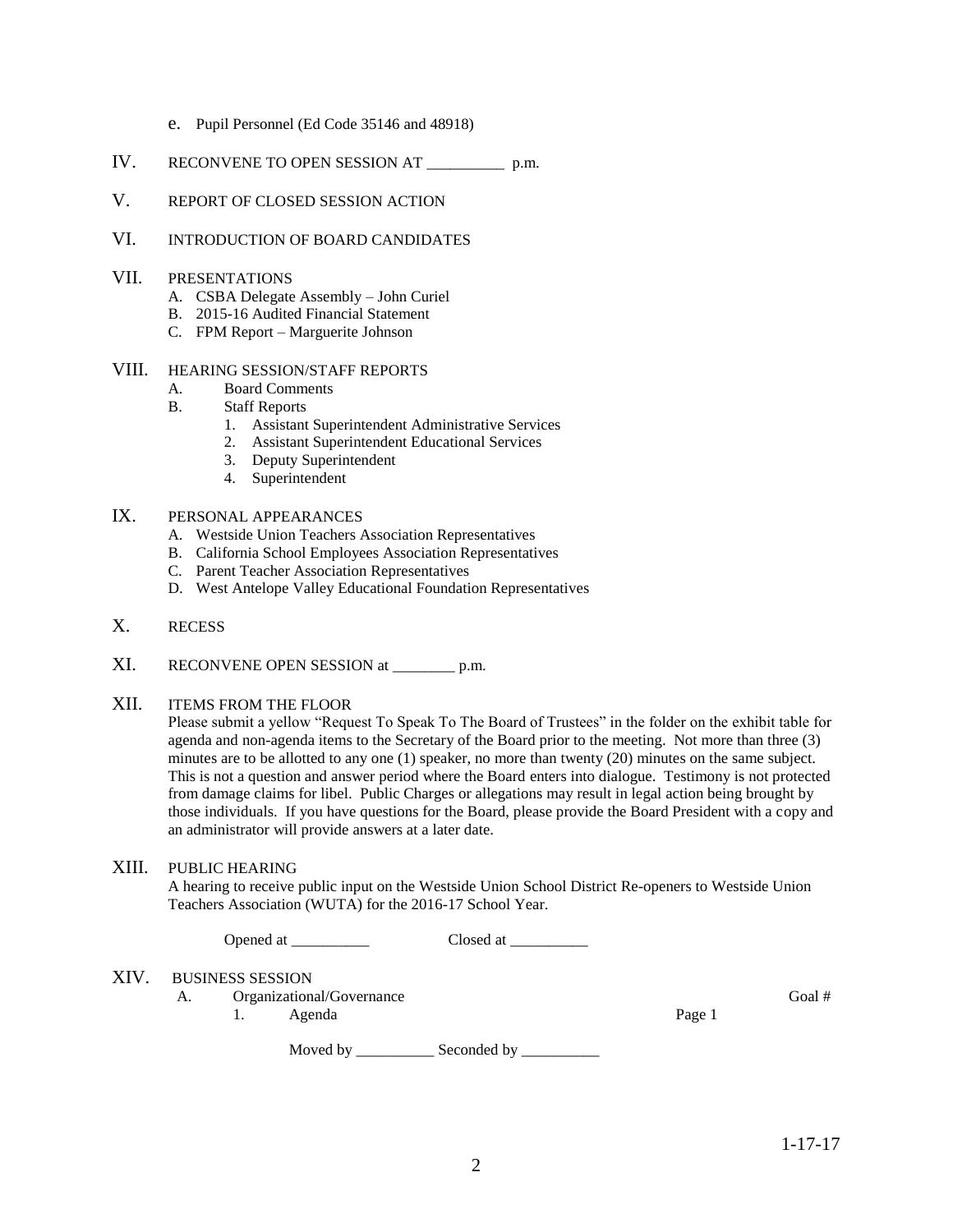acted upon in one motion, without discussions, unless members of the Board request an item's removal. The item will then be removed from the motion to approve and

To approve the Agenda of the Regular Meeting of

Ayes: Noes: Abstain:

| after the approval of the consent agenda the item(s) will be heard. |  |  |
|---------------------------------------------------------------------|--|--|
|                                                                     |  |  |

January 17, 2017

- 2. Consent a. Minutes of the Regular Meeting on December 20, 2016, and the Workshop on January 12, 2017
	- b. Fundraising Authorization
	- c. Personnel Report

Actions proposed for the Consent Calendar, are items with adopted policies and approved practices of the District and are deemed routine in nature. They will be

- d. Purchase Orders
- e. Consultant/Contract Schedule
- f. Conference/Workshop Schedule
- g. Mileage Reimbursement Rate Adjustment

Moved by \_\_\_\_\_\_\_\_\_\_\_\_\_ Seconded by \_\_\_\_\_\_\_\_\_\_\_

Approval of the Consent Items as presented.

Ayes: Noes: Abstain:

#### 3. Board Bylaws

- BB 9230, Orientation
- BB 9240, Board Development
- BB 9250, Remuneration, Reimbursement and Other Benefits
- BB 9260, Legal Protection
- BB 9270, Conflict of Interest
- BB 9271, Code of Ethics

Moved by \_\_\_\_\_\_\_\_\_\_\_\_\_ Seconded by \_\_\_\_\_\_\_\_\_\_\_

Approval of the second and final reading of Board Bylaws

Ayes: Noes: Abstain:

4. Discussion Item

- Grades and Evaluation **Update from Marguerite** 
	- Staff Concerns
	-
- **Board Governance**

1-17-17

Page 3

Pages 2a -2g Goal #

Page 4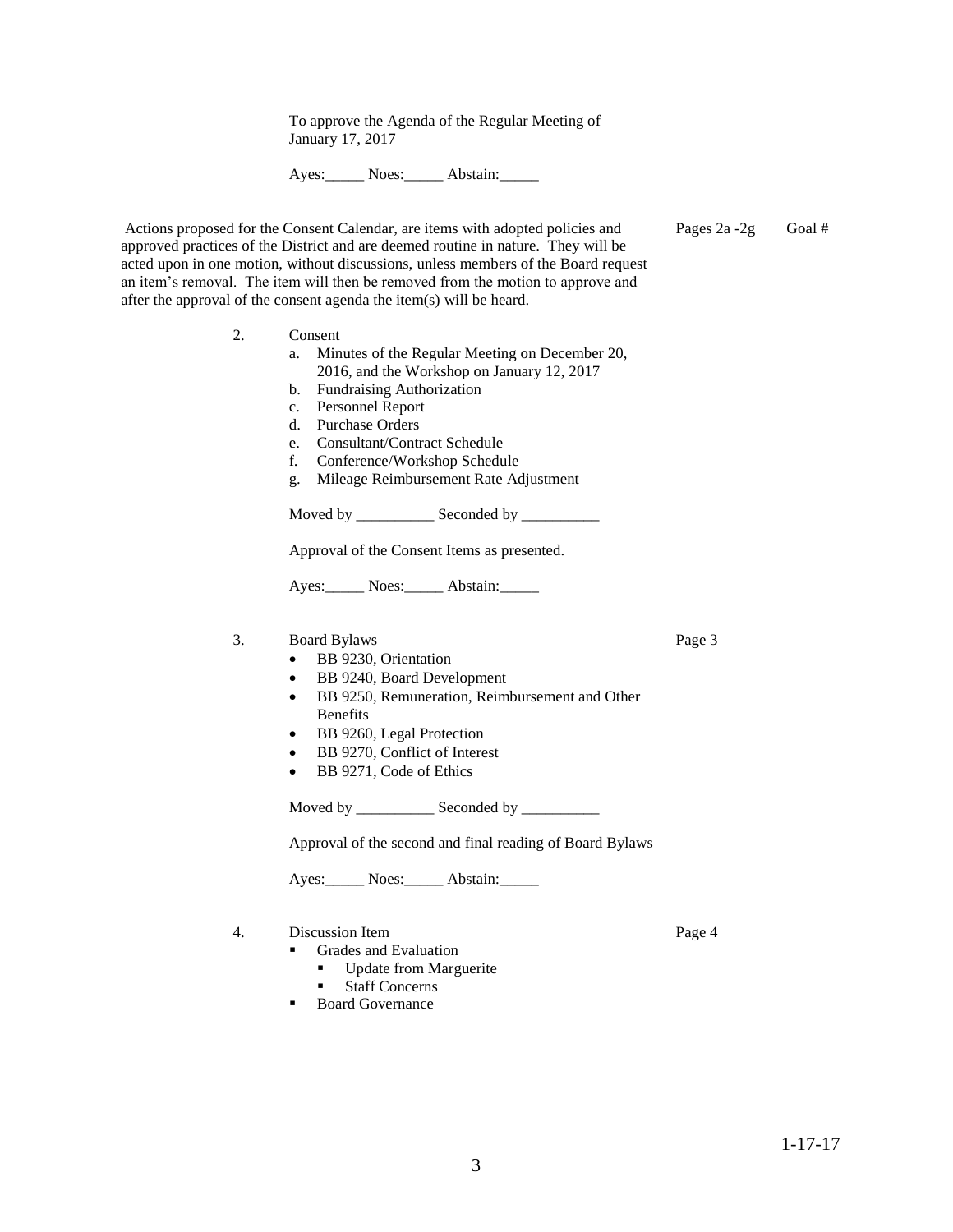B. Educational Services Goal #

Page 5

Page 7

| Moved by |  | Seconded by |  |  |
|----------|--|-------------|--|--|
|----------|--|-------------|--|--|

Approval of FPM

Ayes: Noes: Abstain:

| Personnel |
|-----------|
|           |
|           |

6. Westside Union School District Re-openers to Westside Union Teachers Association (WUTA) Page 6

Moved by \_\_\_\_\_\_\_\_\_\_\_\_\_ Seconded by \_\_\_\_\_\_\_\_\_\_\_

Approval of Westside Union School District Reopeners to Westside Union Teachers Association (WUTA)

Ayes: Noes: Abstain:

7. Provisional Intern Permit

Moved by \_\_\_\_\_\_\_\_\_\_\_\_\_ Seconded by \_\_\_\_\_\_\_\_\_\_\_\_

Approval of the Provisional Intern Permit

Ayes: Noes: Abstain:

#### D. Business

8. Resolution 17-14, Public Agencies Post-Employment Benefits Trust Page 8

Moved by \_\_\_\_\_\_\_\_\_\_\_\_\_\_ Seconded by \_\_\_\_\_\_\_\_\_\_\_\_

Approval of Resolution 17-14, Public Agencies Post-Employment Benefits Trust

Ayes: Noes: Abstain:

9. Request to go to bid - Cottonwood Modernization, Phase II and Phase III Landscaping Page 9 4A

Moved by \_\_\_\_\_\_\_\_\_\_\_\_\_ Seconded by \_\_\_\_\_\_\_\_\_\_\_

Approval to Request to go to bid - Cottonwood Modernization, Phase II and Phase III Landscaping

Ayes: Noes: Abstain: